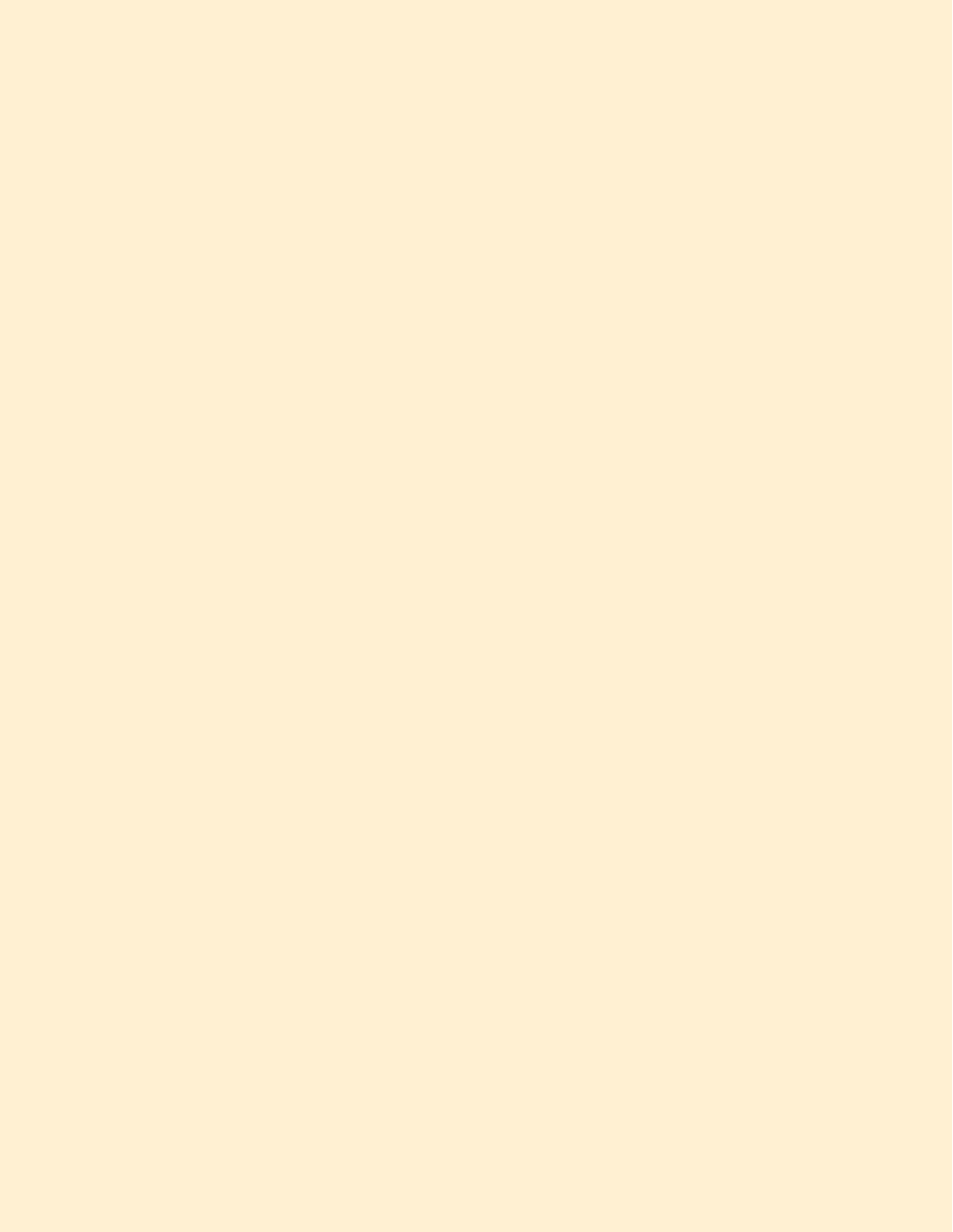# **Contents**

|            | Adding a socially responsible investing (SRI) option to your DC plan: Six steps 2 |
|------------|-----------------------------------------------------------------------------------|
|            |                                                                                   |
| <b>COL</b> |                                                                                   |
|            | Step #3: Check with your consultant and/or plan administrator 5                   |
| <b>COL</b> | Step #4: Make the case: Addressing performance and fiduciary concerns 6           |
| m.         |                                                                                   |
| m.         |                                                                                   |
| m.         | One company's experience with SRI: A conversation with Dave Stangis, Intel's      |
|            |                                                                                   |
|            |                                                                                   |
|            | DC plan administrator platforms specializing in SRI 12                            |
| ×          |                                                                                   |
|            |                                                                                   |
|            |                                                                                   |
|            |                                                                                   |
|            |                                                                                   |

an.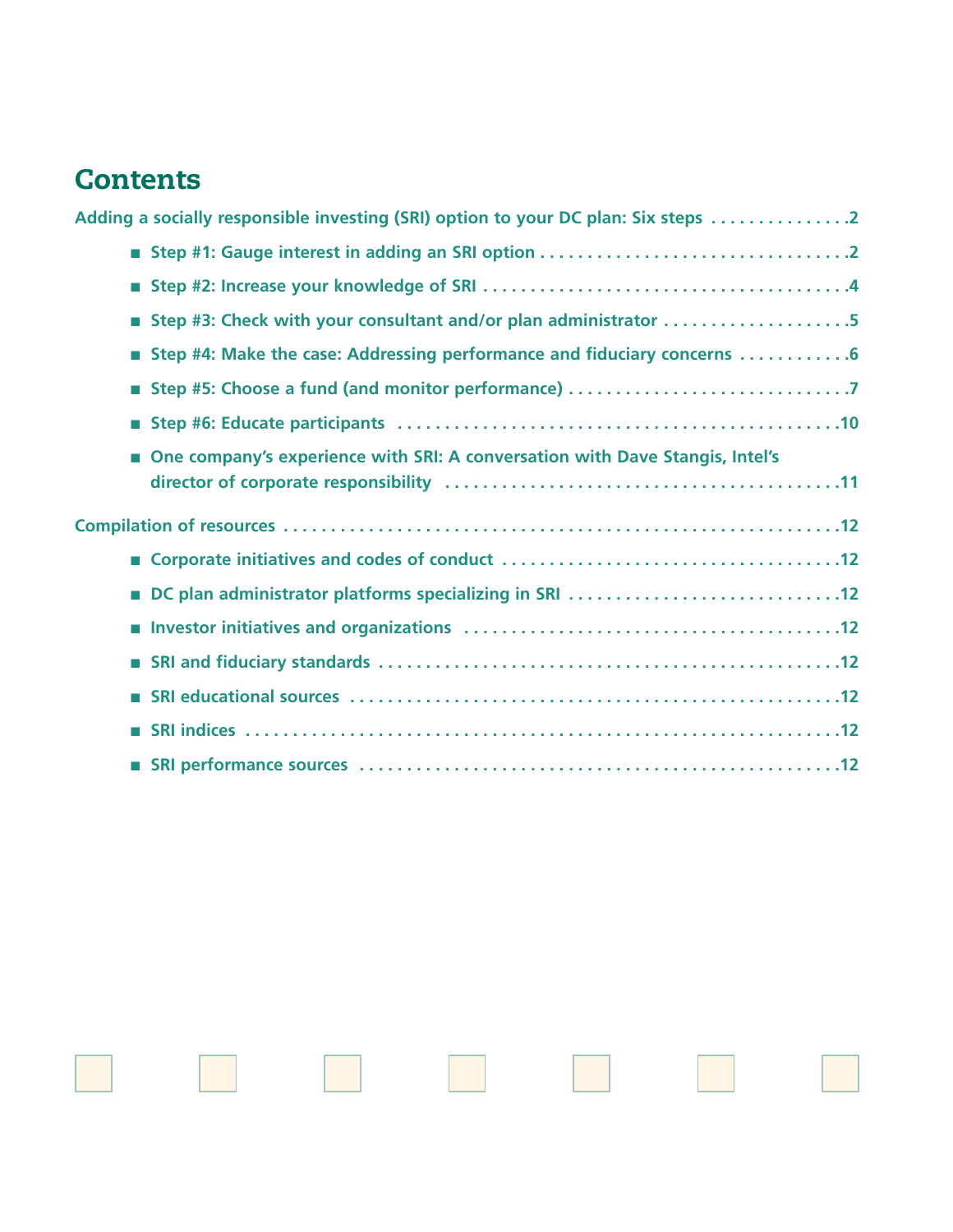

# **Adding a socially responsible investing option to your DC plan: Six steps**

This step-by-step guide assists plan sponsors considering the addition of a socially responsible investment (SRI) option to their defined contribution (DC) retirement plan. The Social Investment Forum (SIF) engaged Mercer Investment Consulting, Inc. (Mercer IC) to prepare this guide in response to results from a recent survey<sup>1</sup> that shows that although plan sponsor interest in SRI is increasing, many plan participants still do not have access to or sufficient knowledge of SRI options. The survey indicates that many plans (41 percent) are considering adding an option within the next three years<sup>2</sup> in addition to the 19% already offering an SRI option.

The steps outlined will help sponsors demonstrate the feasibility of SRI as an investment option and address their situation-specific concerns about SRI. The described framework assists in the review, consideration and addition of an SRI option.

# **Steps to adding an SRI option to your DC plan**

- Step #1: Gauge interest in adding an SRI option
- Step #2: Increase your knowledge of SRI
- Step #3: Check with your consultant and/or plan administrator
- Step #4: Make the case: Addressing performance and fiduciary concerns
- Step #5: Choose a fund (and monitor performance)
- Step #6: Educate participants

# **Step #1: Gauge interest in adding an SRI option**

With recent media coverage of corporate governance, climate change and other issues, public interest in SRI is on the rise. As a result, sponsors may increasingly field requests to add an SRI option to their DC plans. In fact, recommendations from board members, and pension, investment and management staff, as well as requests from participants are leading drivers for adding an SRI option.<sup>3</sup> However, the most significant driver cited by sponsor survey respondents for adding this option is to demonstrate an alignment with the mission or values of the sponsor. The inclusion of an SRI option is often viewed as an element of a company's commitment to corporate responsibility. For this reason, boards and investment and pension committees receive requests from their own executives, such as managers of corporate social responsibility (CSR), to consider adding an SRI option to the organization's retirement plan.

<sup>1</sup> Defined Contribution Plans and Socially Responsible Investing in the United States. June 2007. The SIF commissioned Mercer Investment Consulting, Inc. to complete a survey of plan sponsors and administrators on SRI options in DC plans. SIF's project partners made this survey possible by providing input and funding to SIF: AltruShare Securities, Calvert, FTSE Group, Neuberger Berman, Northern Trust, and TIAA-CREF. This survey report is available at www.socialinvest.org, www.mercerIC.com/ri, or any of the project partners' websites.

<sup>23</sup> Defined Contribution Plans and Socially Responsible Investing in the United States. June 2007. Social Investment Forum, Report prepared by Mercer Investment Consulting.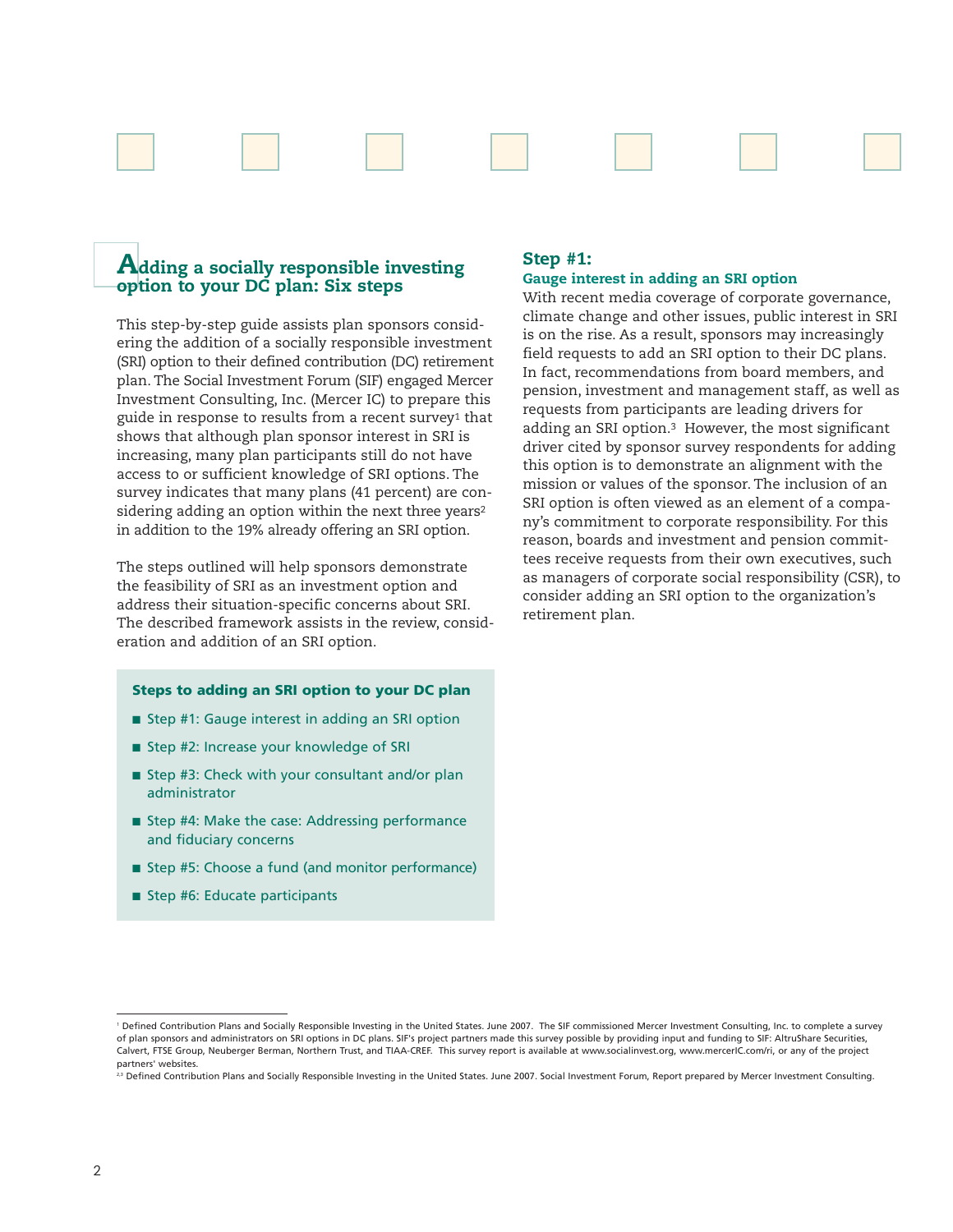

# **Surveying participants**

Some sponsors have found that surveying plan participants is an excellent way to gauge demand for an SRI fund and to uncover specific social issues of concern (for example, the environment, corporate governance or diversity). Surveys need not focus solely on interest in SRI but can also be broad enough to determine interest in adding other investment options to plans and satisfaction with the current line-up. It would be helpful to include explanatory information about SRI at the beginning of such a survey to ensure a level of understanding. A number of sample survey questions follow:

- 1. Would you like your retirement fund options to include an SRI option (one that uses social and environmental criteria to help choose its holdings)?
- 2. How familiar are you with SRI?
- 3. Please rate the following in terms of importance in your retirement plan options:
	- A. Good financial returns
	- B. Investing with your values
	- C. Low risk
	- D. High risk
	- E. Risk that adjusts downwards as I get closer to retirement
	- F. Low fees
- 4. SRI funds utilize a variety of approaches, sometimes in combination. Which aspect of SRI is most important to you to achieve financial and social objectives?
	- A. Screening and analysis. Applying environmental, social and corporate governance (ESG) criteria to portfolio constituents
- B. Shareholder advocacy. This may include proxy voting, dialogue with portfolio companies and/or filing of resolutions
- C. Community investing. Capital is directed toward individuals, businesses and organizations in underserved communities
- 5. What specific social issues are you most concerned about?
	- A. Environment/climate change
	- B. Corporate governance
	- C. Diversity
	- D. Employee safety
	- E. Other
- 6. What type of SRI investment would you prefer as an option in your plan?
	- A. Multiple funds
	- B. Core investment fund
	- C. Asset allocation fund
	- D. Other
- 7. If you had an SRI option available, would you use it? If yes, approximately what percentage of your assets would you place in such a fund?
	- A. Less than 5 percent
	- B. Between 5 and 10 percent
	- C. Between 10 and 20 percent
	- D. Greater than 20 percent
- 8. Do you believe your company is committed to social responsibility?
- 9. Do you believe adding an SRI option would help demonstrate your company's commitment to corporate responsibility?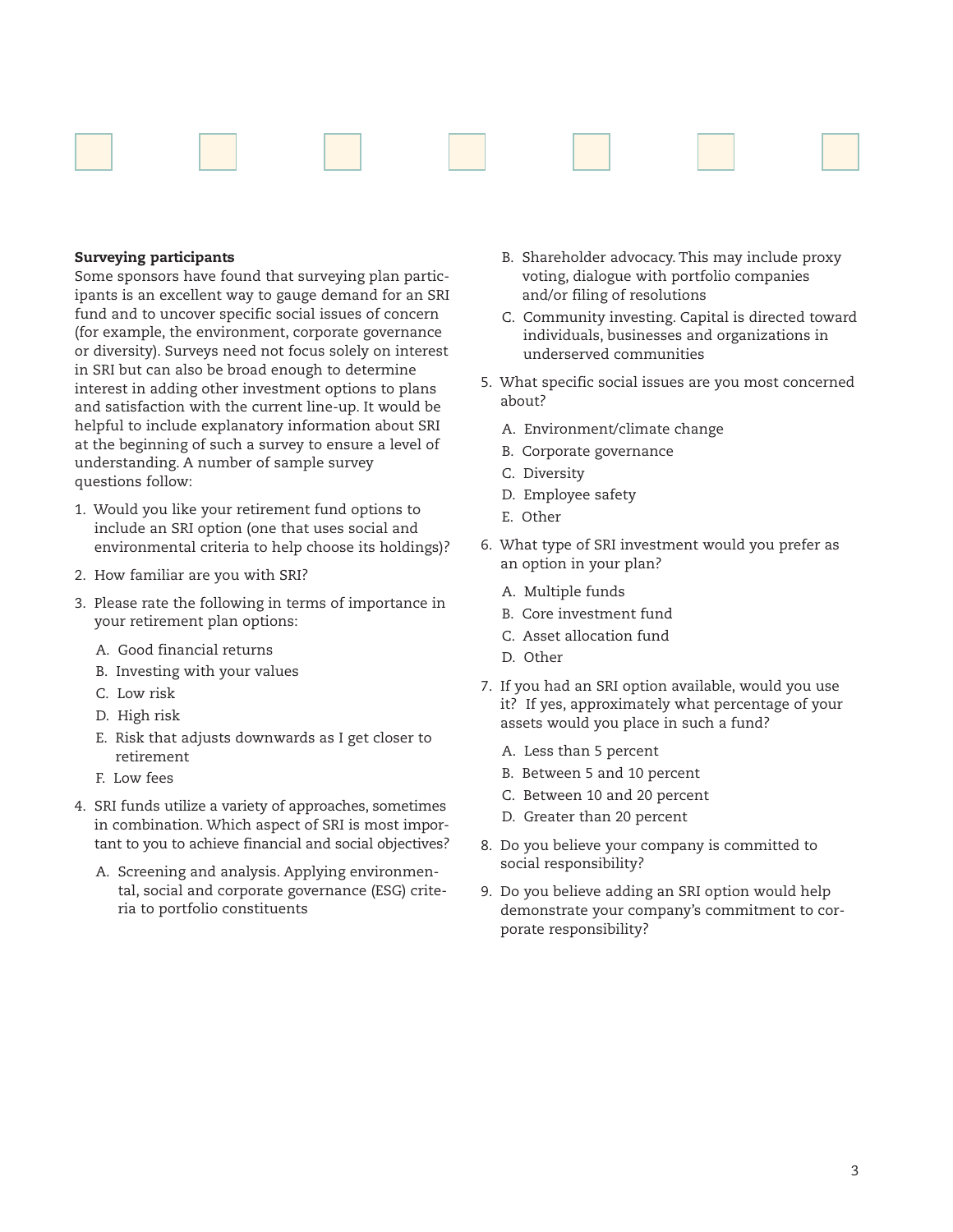

#### **Connecting with CSR managers**

Many companies have dedicated staff managing CSR or sustainability issues. Often they are already networked with SRI research and investment firms and can relay their experience with various SRI investment strategies available. You should identify early on if such a position exists in your company. As you'll read later, Intel's Director of Corporate Responsibility Dave Stangis provided this type of support in the company's decision to add SRI options to its DC plan.

#### **Step #2:**

#### **Increase your knowledge of SRI**

Once you assess a high level of participant interest and wish to proceed, it's time to turn your attention to learning more about SRI and the various investment options available. The SIF (www.socialinvest.org) is the membership association for SRI practitioners; it offers comprehensive information, contacts and resources on SRI.

There is also a growing number of media outlets covering or dedicated to issues related to CSR and SRI. The following links provide easy access to information on a range of SRI issues including SRI fund performance, shareholder activities and the implications of environmental, social and governance (ESG) issues for investors:

- www.greenmoneyjournal.com: A newsletter that provides resources and contacts for SRI
- www.socialfunds.com: Website featuring information on SRI mutual funds, community investments, corporate research, shareowner actions and daily social investment news

■ www.sristudies.org: Resources for investment professionals, academics and other people interested in the quantitative aspects of SRI

#### **Investor initiatives**

In addition to SRI-specific sources, there are a number of initiatives for investors that focus on deriving longterm enhanced returns from the analysis of ESG factors. The signatories to these initiatives are primarily investment managers, public pension funds and mission-based organizations seeking to align investments and ownership activities with their fiduciary mandate to minimize risk and provide long-term returns. The secretariats of these initiatives often serve as clearinghouses for information on SRI issues such as climate change.

The United Nations' Principles for Responsible Investment (PRI) (www.unpri.org) offer a framework enabling investors to address ESG considerations within their investment strategies. The six principles, each associated with several possible actions, were developed by an international group of institutional investors reflecting the increasing relevance of ESG issues to investment practices and fiduciary duty. Since April 2006, over 50 asset owners and 50 asset managers from around the world representing assets of over US\$8 trillion have committed to the PRI.4 United States funds that are signatories include Connecticut Retirement Plans and Trust Funds (CRPTF), CalPERS, Illinois State Board of Investment, New York City Employees Retirement System (NYCERS), New York State and Local Retirement System, The General Board of Pensions and Health Benefits of the United Methodist Church, and the Nathan Cummings Foundation.

<sup>4</sup> Mercer Investment Consulting was the original consultant to the PRI and continues to support the UN as a signatory and the consultant in developing the PRI reporting and assessment framework.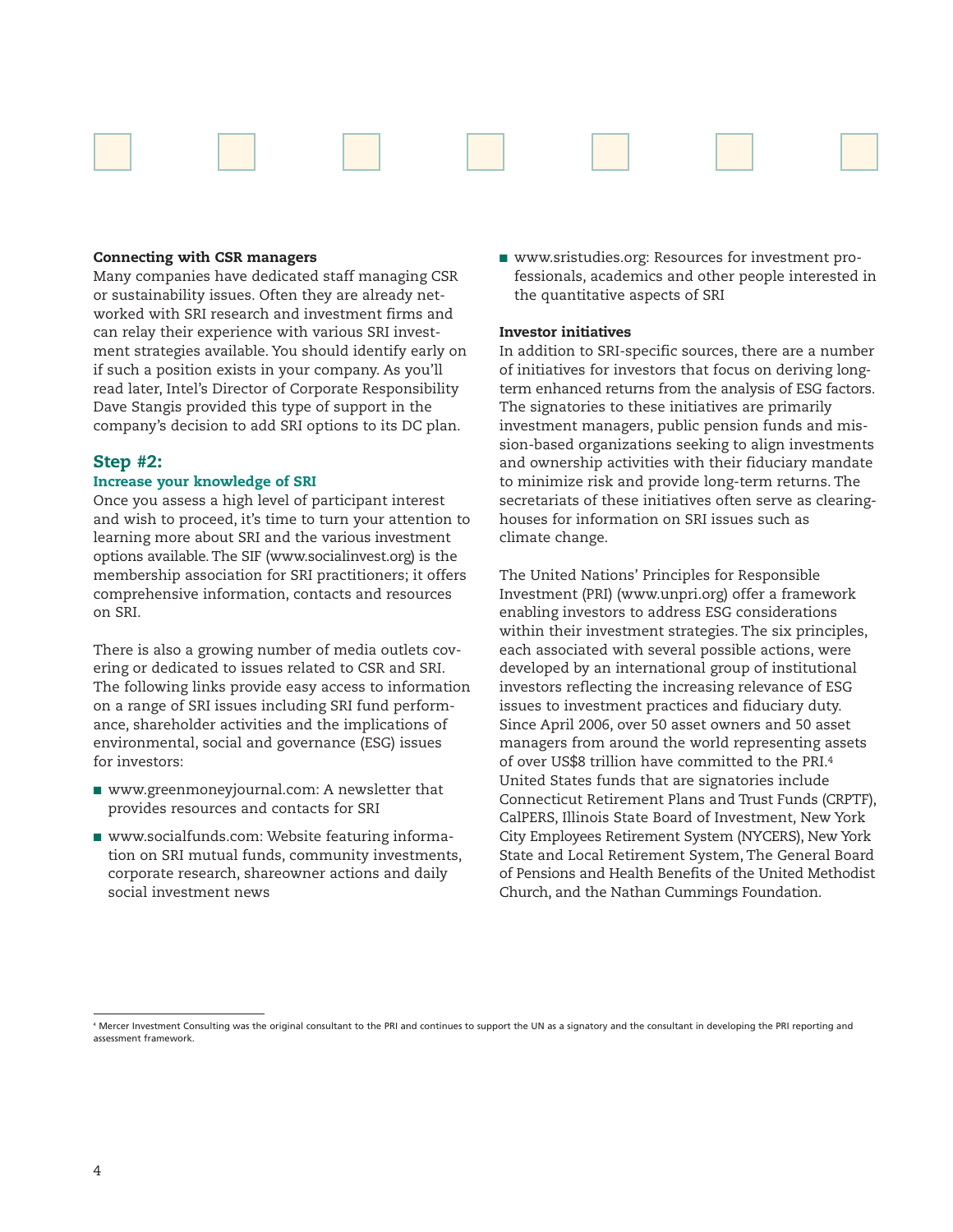

Sponsors can also delve into issues of ESG risk management through the following collaborative engagement initiatives:

- Carbon Disclosure Project (CDP) (www.cdproject.net): The CDP is the largest registry of corporate greenhouse gas emissions in the world. This initiative combines the efforts of many institutional investors by collectively signing a single global request for disclosure of information on greenhouse gas emissions.
- Investor Network on Climate Risk (INCR) (www.incr.com): This network of institutional investors and financial institutions is dedicated to promoting better understanding of the financial risks and investment opportunities associated with climate change.
- Investor Environmental Health Network (www.iehn.org): Inspired by INCR and CDP, this network of institutional investors and financial institutions encourages companies to address the environmental health questions raised by their products.

There are also industry groups that work with investors in different arenas to improve corporate governance, investor rights and the integration of ESG risks into financial analysis:

- Council of Institutional Investors (www.cii.org): A not-for-profit association of 130 pension funds with assets exceeding US\$3 trillion, the CII works to educate members and the public about corporate governance and advocates strong governance standards on issues ranging from executive compensation to the election of corporate directors.
- Enhanced Analytics Initiative (www.enhancedanalytics.com): This international collaboration between

asset owners and asset managers is aimed at encouraging better investment research that takes into account the impact of extra-financial issues on long-term investment.

■ United Nations Environment Program Finance Initiative, Asset Management Working Group (www.unepfi.org/work\_streams/investment/amwg): This global platform of asset managers representing US\$2 trillion is focused on understanding the various ways ESG issues affect investment value and the evolving techniques for the inclusion of such extra-financial criteria and metrics.

# **Step #3:**

**Check with your consultant and/or plan administrator** It is prudent early on to research your existing plan administrator platform and external advisers. They may well already have information about SRI and investment options.

# **Plan administrator platforms**

Many major plan administrator platforms provide access to at least one SRI option or have an open structure – that is, they are able to include any fund option on their platform. You may be surprised to learn that it already offers an SRI option. If so, find out which fund(s) is available, and inquire as to how the fund(s) was chosen. If your plan administrator does not currently provide an SRI option, see if it is able to add one for your account.

Be sure to also inquire if there are significant fees and/or administrative issues associated with adding a new fund to your investment line-up. If that's the case, external advisers may be able to assist with negotiating lower fees.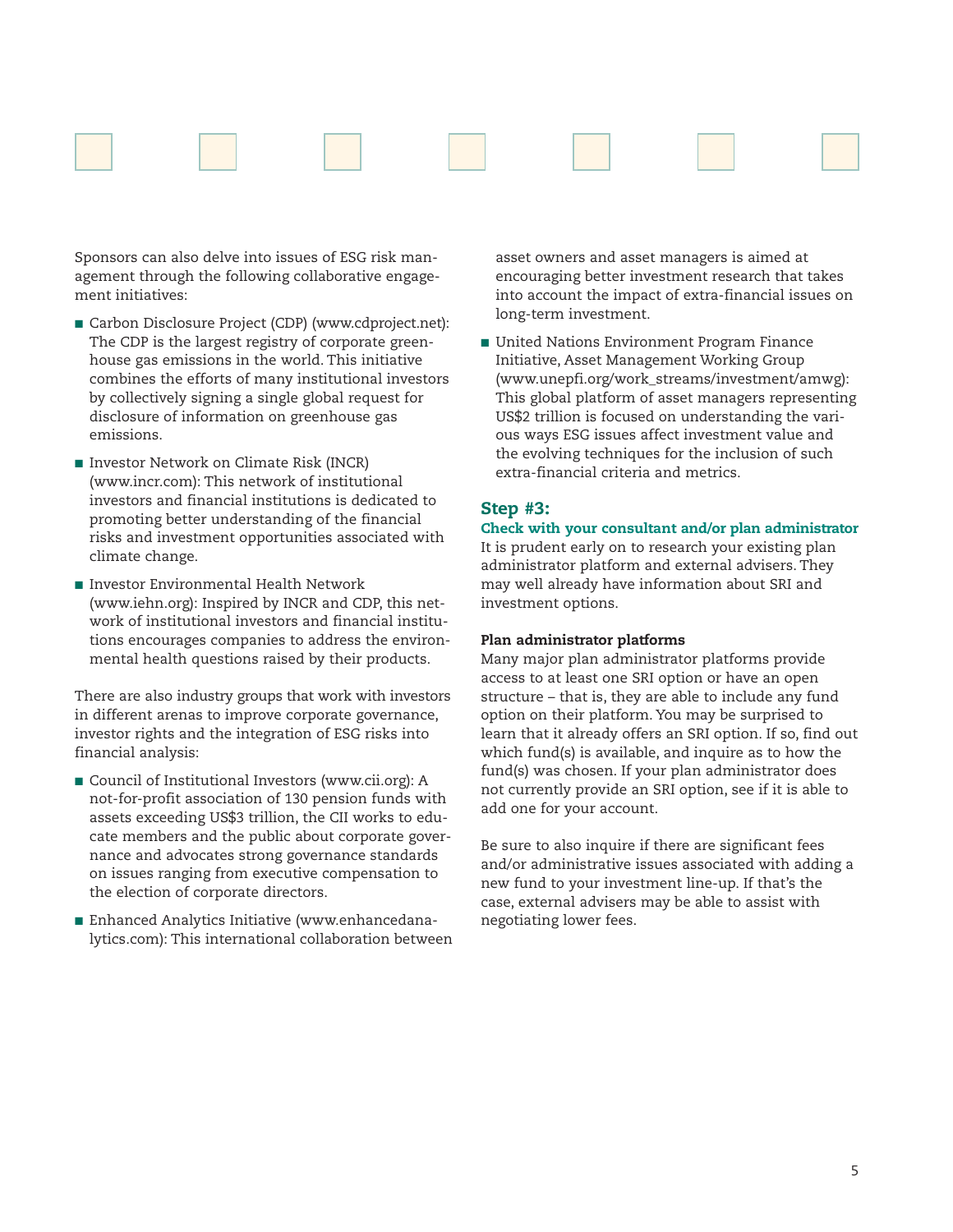

#### **External advisers**

More consultants are developing expertise in SRI and offer opinions or information on SRI strategies. If you are currently working with a consulting firm, you might ask them the following questions:

- 1. What is your level of knowledge and experience with SRI?
- 2. What is your view of SRI as part of a DC line-up?
- 3. Have you conducted successful SRI searches for DC plans?
- 4. Do you have off-the-shelf research on SRI managers and strategies?
- 5. Do you have dedicated SRI staff?
- 6. How do you evaluate an SRI fund?
- 7. What is the universe of SRI funds that you consider for a DC plan?

#### **Step #4:**

# **Make the case: Addressing performance and fiduciary concerns**

There has been a perception that SRI investing means giving up returns, either because you are limiting the investment universe or because the correlation between ESG factors and financial performance has not been adequately demonstrated. Numerous academic studies have challenged this assertion and shown that there need not be a performance cost to SRI on a riskadjusted basis.5

In fact, certain factors, such as environmental management and workplace health and safety, show positive correlations to valuation and financial performance metrics. Reputational risk associated with environmental and social issues has also been found to play a significant role in long-term financial performance.<sup>6</sup>

Issues such as climate change, corporate governance and community relations are seen to have material impacts on some companies and sectors. Increasingly, financial analysts are incorporating a company's management of these issues into their analysis.7

But other studies show that there can be a performance cost to SRI.8 For more information about SRI performance research, the Haas School of Business at Berkeley and Lloyd Kurtz of Nelson Capital Management have developed an annotated bibliography of studies (www.sristudies.org).

#### **Fiduciary duty**

There has been a long-running debate on whether or not pursuing SRI is consistent with fiduciary duty. Recent survey results underscore fiduciary responsibility as a major concern of plan sponsors.9 Over the past several years, private and public sector experts have supported SRI funds and the consideration of ESG factors within investment management practices. These experts were supportive of SRI, provided that the investor expected competitive returns and completed and documented its due diligence process.

For example, in A Legal Framework for the Integration of Environmental, Social and Governance Issues into Institutional Investment, a major law firm examined fiduciary law in seven developed markets including the US and found that "The links between ESG factors and financial performance are increasingly being recognized. On that basis, integrating ESG considerations into an investment analysis is clearly permissible and is arguably required in all jurisdictions."10

<sup>&</sup>lt;sup>5</sup> Kurtz, Lloyd. "Answers to Four Questions." The Journal of Investing. Fall 2005. Number 20461.

<sup>&</sup>lt;sup>6</sup> Orlitzky, Marc, Schmidt, Frank L., and Sara L. Rynes. "Corporate Social and Financial Performance: A Meta-analysis. 2003." This is a meta-analysis of 52 previous studies and 33,878 observations that demonstrates a positive correlation between corporate social and financial performance.

<sup>7</sup> Barnett, Michael L. and Richard Salomon. "Beyond Dichotomy: The Curvilinear Relationship Between Social Responsibility and Financial Performance." Journal of Strategic Management. Volume 27; Issue 11. November 2006.

<sup>&</sup>lt;sup>8</sup> For example, Lehman Brothers, UBS and Goldman Sachs have all published recent reports on the risks and opportunities associated with climate change.

<sup>&</sup>lt;sup>9</sup> "Defined Contribution Plans and Socially Responsible Investing in the United States." June 2007. Social Investment Forum, report prepared by Mercer Investment Consulting. 10 Freshfields Bruckhaus Deringer, A legal framework for the integration of environmental, social and governance issues into institutional investment (New York/Nairobi: UNEP FI, Oct. 2005). Pg 13.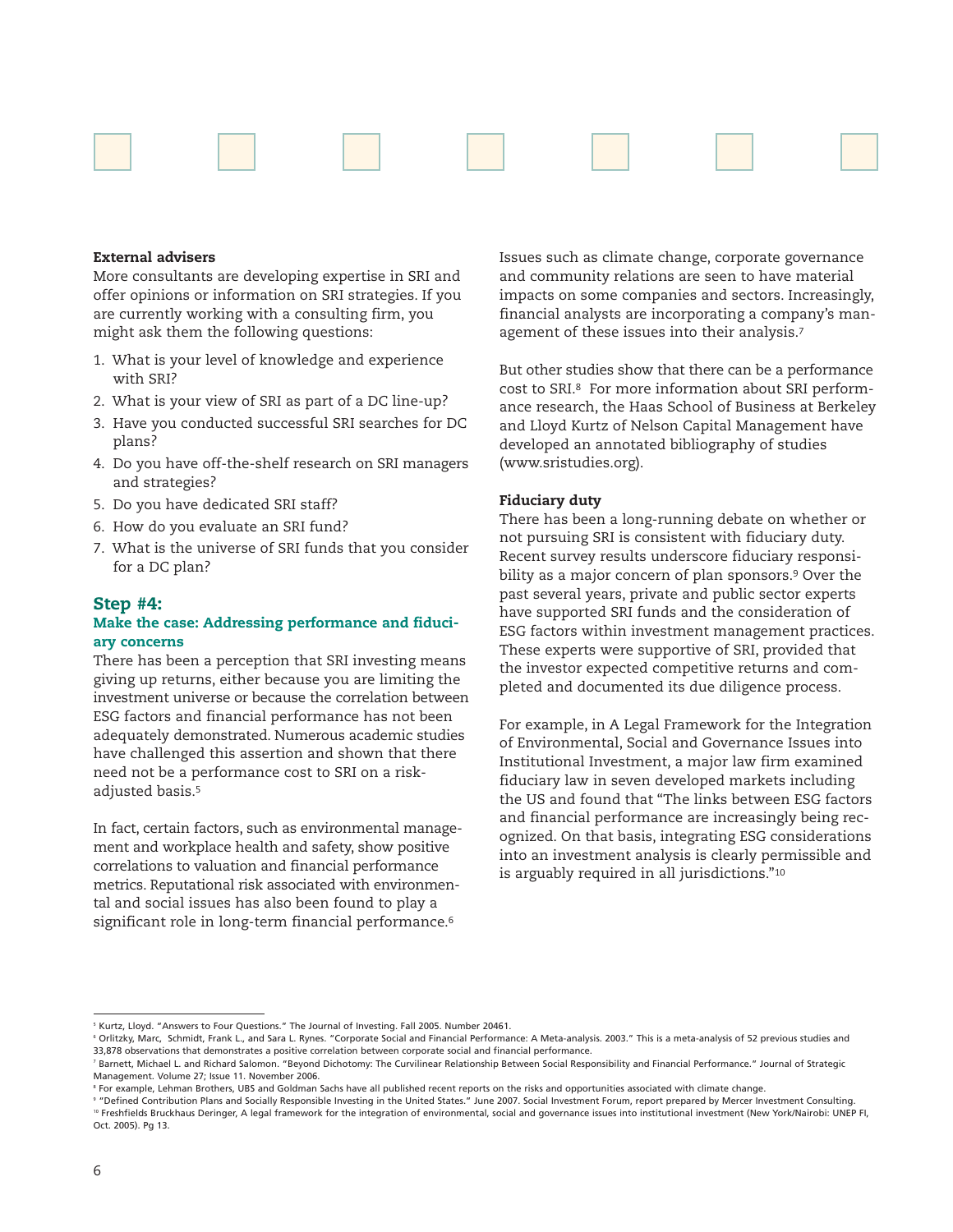

Other sources have dealt more explicitly with the negative screening of certain sectors that is often a part of SRI funds. In a paper for the California County Retirement System, the law firm of Baker & McKenzie issued the following statement: "If the social investment's rate of return is similar to the return on a similar type of investment sought, then it appears that public system retirement boards can make the social investment."11

Regulators have also weighed in on the implications of the Employment Retirement Income Security Act (ERISA) regarding SRI. In 1998, Calvert sought an opinion on the application of ERISA to an SRI option as part of a retirement plan. The response from the Office of Regulations and Interpretations reads, in part:

". . . The fiduciary standards of sections 403 and 404 do not preclude consideration of collateral benefits, such as those offered by a 'socially responsible' fund in a fiduciary's evaluation of a particular investment opportunity . . . The same standards set forth in sections 403 and 404 of ERISA governing a fiduciary's investment decision, discussed above, apply to a fiduciary's selection of a 'socially responsible' mutual fund as a plan investment or, in the case of an ERISA section 404(c) plan, a designated investment alternative under the plan. Accordingly, if the above requirements are met, the selection of a 'socially responsible' mutual fund as either a plan investment or a designated investment alterative for an ERISA 404(c) plan, would not, in itself, be inconsistent with the fiduciary standards set forth in sections 403(c) and 404(a)(1) of ERISA."12

The citations above agree on two main points relevant to adding an SRI option to your plan:

- SRI options are acceptable within ERISA plans.
- The same requirements for due diligence apply to SRI and non-SRI funds.

These comments do not apply to any particular fund or family of funds; they are interpretations of fiduciary standards by private and government experts. Actions around SRI, as with other decisions, should be taken with a comfort level appropriate for a fiduciary. Showing a clearly articulated plan and method for adding an SRI option with appropriate due diligence is key to supporting the plan's fiduciary duty. Legal counsel, committees and external consultants/advisers can assist with procedural and reporting aspects of this process.

# **Step #5:**

#### **Choose a fund (and monitor performance)**

SRI funds as a group exhibit similar characteristics to non-SRI funds. There is an ever-expanding range of asset classes, styles and vehicles. In addition, SRI funds, like other types of funds, have varied in performance and tracking error.

There are many options available to plans looking for SRI investment vehicles; domestic equity funds are the most popular. However, different types of funds (such as asset allocation, income, style-based and geographically focused) are also offered by SRI management firms and increasingly by larger financial institutions entering the SRI space. SRI fund vehicles have

<sup>11</sup> Gibson, Virginia, Levitt, Bonnie and Karine Cargo. Paper for California County Retirement System. Baker & McKenzie. November 2000. Quoted from Baue, William. "Baker & McKenzie Paper Concludes Social Investing Consistent with Fiduciary Duty." www.socialfunds.com, May 21, 2004.

<sup>&</sup>lt;sup>12</sup> Office of Regulations and Interpretations Advisory Opinion (The "Calvert Letter"). Robert J. Doyle, Director, Office of Regulations and Interpretations. May 28, 1998.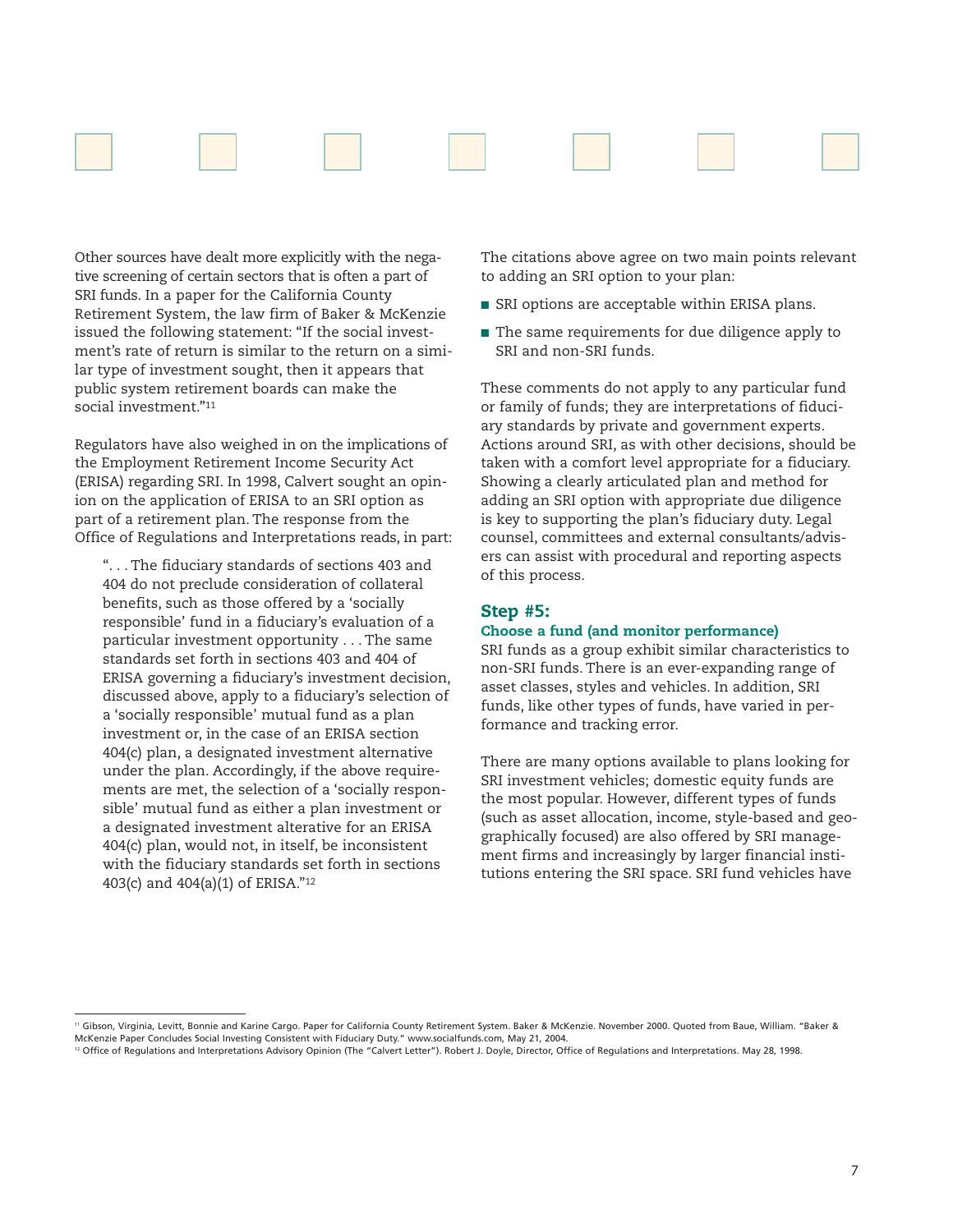

also expanded in recent years to include exchangetraded funds and passively managed, commingled and separate account vehicles. SRI hedge funds and lifestyle funds are also emerging.

In terms of choosing the right type of fund, your company should explore the following questions with your committee and/or consultant:

- 1. Will the SRI fund fill a gap for an asset class not represented in your plan or will it be an additional option within an existing asset class?
- 2. What is the appropriate asset class, style and vehicle for an SRI option in your plan?
- 3. What performance benchmark is appropriate for an SRI option in your plan line-up?

In addition to where the SRI option might fit within your existing line-up, the specific SRI tools utilized by the fund should be considered. Stringency on negative screens for sectors such as tobacco, alcohol and weapons differ by fund manager. The same is true for screens on issues such as the environment, labor and human rights. Some funds utilize positive or best-inclass screening to seek out the leaders on an issue or within an industry (and avoid screening out sectors completely).

Specialized SRI funds are also an option. Investments focusing on treatment of women, protecting the environment and religious beliefs are available.

As you consider the types of screens, ownership activities and commitment to community investing most

appropriate for your plan, the following questions will help lead you toward a decision and allow you to narrow the list of SRI fund candidates:

- 1. Do your plan participants have specific values or beliefs that will affect your choice of an SRI fund?
- 2. Do your participants or trustees prefer a negative screening or positive screening approach to SRI?
- 3. Do you or your participants have an interest in community investment as part of the offered SRI option?

SRI funds offer additional characteristics that may be of interest to plan sponsors and participants, such as how proxies are voted and whether portfolio companies are challenged on ESG issues. Questions that will help you to determine the importance of commitments to active ownership (including proxy voting, shareholder engagement and advocacy) include:

- 1. Is a proactive proxy voting policy an important part of SRI for you or your participants?
- 2. Is shareholder advocacy an important part of SRI for you or your participants?
- 3. Is shareholder dialogue an important part of SRI for you or your participants?

Consultants are seeing more requests for proposals (RFPs) issued by clients searching for SRI funds with specific characteristics. RFPs that include the preferred characteristics for the SRI fund help focus the search on the most applicable funds and managers.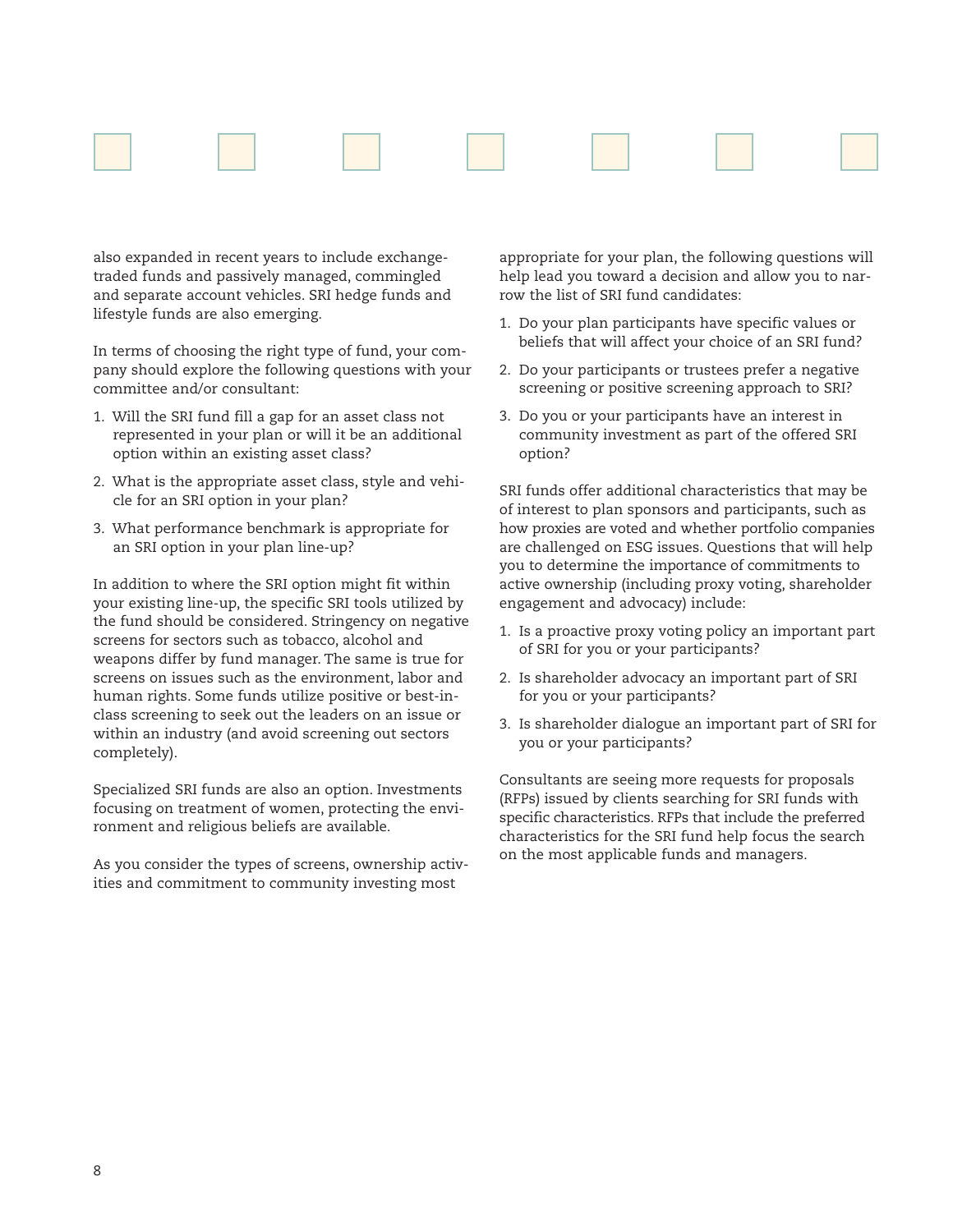

#### **Monitoring SRI options**

As with any investment decision, once you have selected a fund option, the next step is to set up a system for monitoring its performance. A monitoring program implemented internally or through a consultant should regularly assess that the SRI fund is meeting its objectives.

Questions to pose to your SRI fund manager or to your consultant to evaluate your SRI fund's performance include:

- 1. Is your fund meeting return expectations, net of fees, on an absolute basis?
- 2. Is your fund meeting return expectations, net of fees, in relation to its SRI benchmark or peers?
- 3. Is your fund meeting return expectations, net of fees, according to its non-SRI benchmark or peers?
- 4. Is your fund maintaining its stated investment style?

The plan should also monitor the other traditional data points typically reviewed for non-SRI funds, such as investment staff turnover, capitalization, etc.

Additionally, an SRI fund should also maintain its stated mandate regarding screening, active ownership and community investing. There may be several ways to assess whether the quality of a fund's social investing approach has been maintained. Communications from the managers to shareholders and clients should announce any major changes to screens or other SRI activities. In addition, consultants, research providers or internal staff can review the holdings of the fund to determine if the portfolios continue to meet expectations in terms of the SRI mandate.

Communications regarding proxy votes, engagement and community investing are often provided by SRI funds utilizing those tools as part of their SRI strategy. These may be reviewed as part of the monitoring program to ensure that the fund's social concerns are aligned with those of the plan and its participants.

Additional questions to pose to your SRI fund manager or your consultant to assist with evaluating your SRI fund's performance could include:

- 1. Have there been changes in the screens applied to the fund (for example, changes in criteria, research providers or focus of the fund)?
- 2. Have proxy voting policies been maintained and executed as expected? Are policies reviewed periodically to address new issues?
- 3. Were any shareholder resolutions filed by the manager over the last year? Are there other efforts to effect change in corporate performance and behavior that the manager can share?
- 4. Does community investing remain a part of the SRI strategy? Are the investments appropriate for the overall fund and for your plan?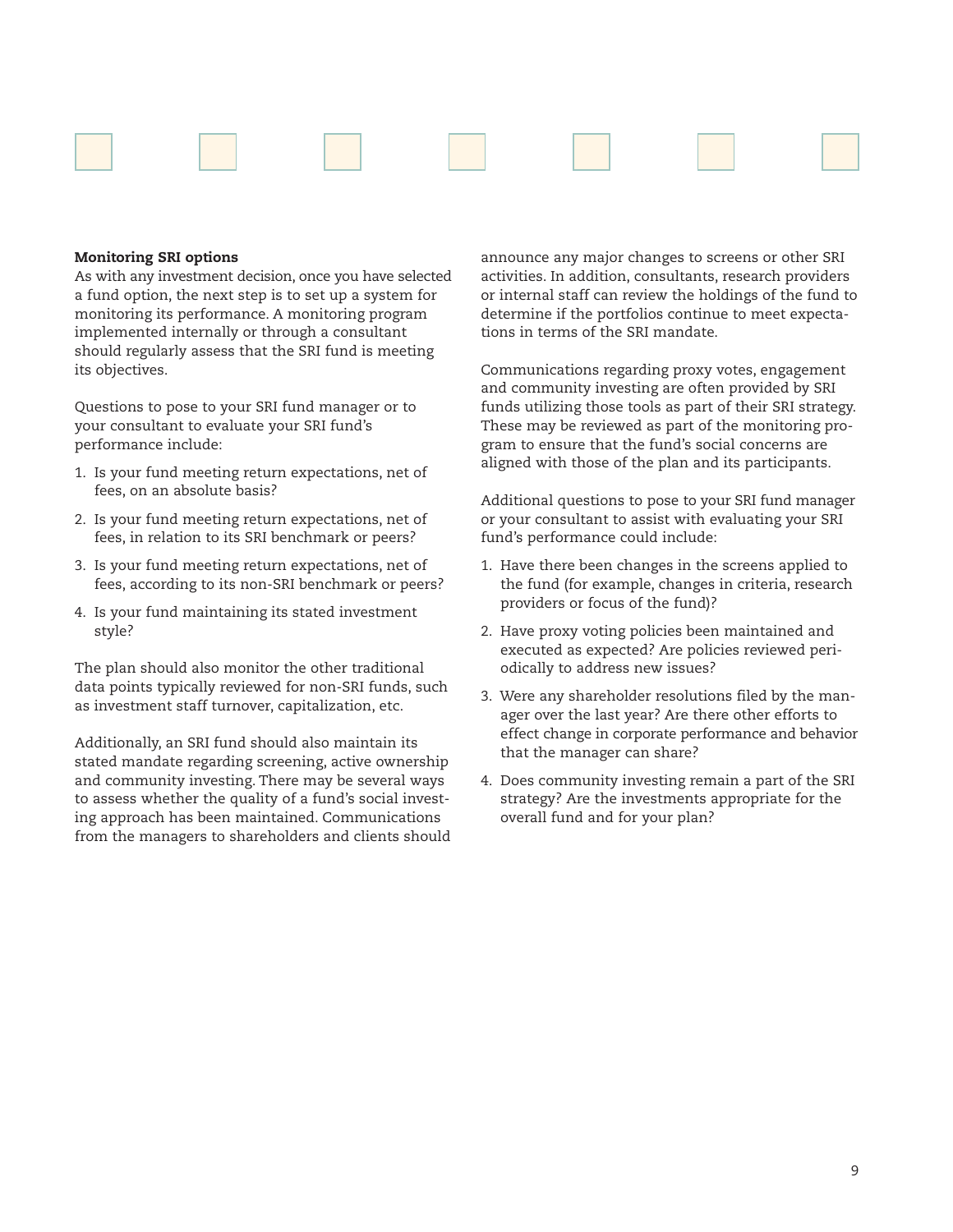

# **Step #6: Educate participants**

This is a critical step. When an SRI option is added to your plan, plan participants should be alerted to it with appropriate educational materials. A 2006 TIAA-CREF report found that TIAA-CREF participants had wanted their social values reflected in their investments but had a need for more information about SRI strategies and accounts.13 Educational information may be provided as part of regular communications on plan options, or specific efforts can be made to educate participants on SRI, such as through presentations by SRI investment firms, consultants or industry experts.

Your plan administrator, SRI fund manager or consultant can provide specific materials about your SRI fund options. They should be able to provide information with additional context about the SRI options within your line-up, such as differences between SRI and non-SRI funds and differences among SRI strategies.

If the plan (or the sponsoring company) is involved in promoting ESG issues, communicating these activities may have numerous ancillary benefits. For instance, it may reinforce and enhance the brand of the employer among employees and participants. This may translate to improved attraction and retention of key staff. For example, a company that adheres to the guidelines of

the Global Reporting Initiative for disclosing corporate social, environmental, economic and ethical information (www.globalreporting.org) or is a constituent in an SRI index may wish to share this information with participants. As a consequence, such positive impressions may actually boost participation in the SRI option itself.

Specific considerations for introducing SRI and your SRI option to participants include:

- 1. Does the information provided to participants enable them to compare an SRI with a non-SRI investment based on financial performance and fees?
- 2. Does the information provided to participants explain the specific ESG criteria utilized by the SRI fund manager?
- 3. Does the information provided to participants explain the active ownership and community investing aspects of the fund?
- 4. Are additional sources of information or education available to participants who want to learn more about the investment or SRI in general?

<sup>13 &</sup>quot;SRI: An Understanding of How SRI is Viewed by TIAA-CREF Participants." TIAA-CREF, 2006, and "Attitudes Toward Socially Responsible Investment," Calvert, 2006.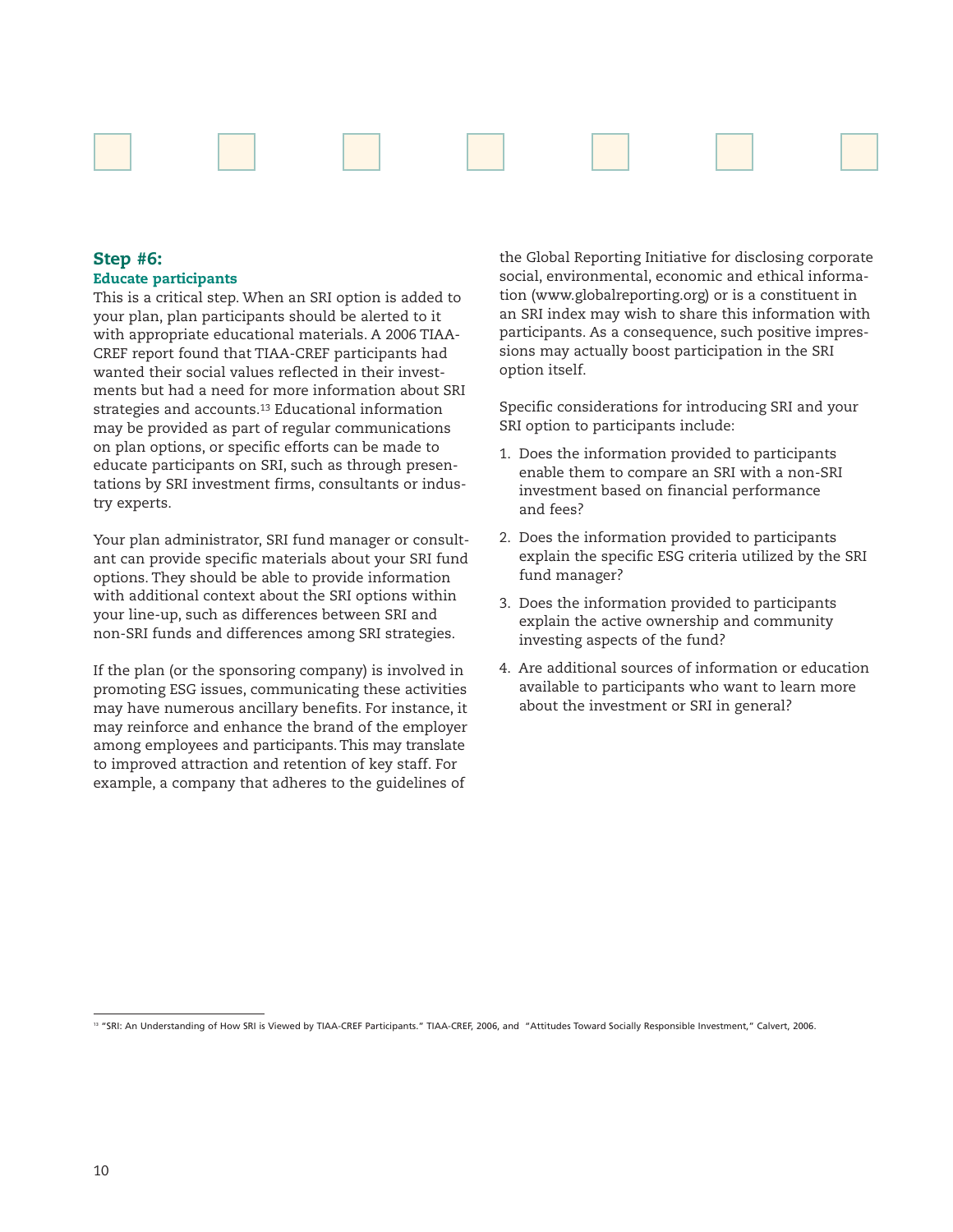# **One company's experience with SRI: A conversation with Dave Stangis, Intel's director of corporate responsibility**

#### (March 9, 2007)

Participants of Intel's DC plan have had an option to invest in an SRI equity or fixed income fund since 2000. Dave Stangis, Intel's director of corporate responsibility, played an integral role in the decision-making process, and, in the following discussion, he explains some of the challenges, obstacles and opportunities SRI presented to Intel. Note that Intel's inclusion of SRI options predates this guide and therefore the process is not completely aligned with the recommendations presented. However, Dave's experience may assist you in your consideration of the potential role for SRI in your DC plan.

# *Question: Can you walk us through the process that led to Intel's addition of two SRI options?*

Dave Stangis: As part of Intel's program to continuously improve its corporate responsibility, the company began speaking with SRI researchers and fund managers on a regular basis several years ago. As director of corporate responsibility, I took part in many of these conversations and developed these relationships. Some SRI researchers and investors wanted to know if Intel's 401(k) plan experienced the same drive toward corporate responsibility as the company. To participate more fully in the discussions, I began experimenting with SRI in my personal investments. At the same time, I heard of other major corporations adding SRI options to their plans.

As Intel was striving to improve its corporate responsibility and environmental management, the idea of an SRI option for the DC plan was introduced to the pension committee. It took a few years to get onto the agenda of the regular investment committee meetings. Eventually, Intel approved the addition of two SRI funds (one equity, one fixed income) at the same time that it changed plan administrators and increased the number of investment options from 14 to 70.

# *Question: How were the funds chosen? Were they already a part of the platform or was a search conducted?*

DS: After the plan administrator was chosen, the funds were selected by the Investment Policy Committee.

Intel's Investment Policy Committee was focused on core holding – type funds for the equity and fixed income options. The new plan administrator already offered two SRI funds that met the committee's criteria, so these were the funds chosen.

# *Question: What kind of communication was provided to participants about the SRI options? Were there any SRIspecific materials?*

DS: The SRI options were announced as part of the rollout of additional options in the plan. No additional communication was issued by Intel.

#### *Question: What has the reaction been?*

DS: Coincidentally just after the two SRI funds were added, Intel began receiving inquiries from participants requesting SRI options. The requests mostly arrived through Intel's Employee Sustainability Network, a virtual community of Intel employees interested in sustainability issues, but not necessarily working on them day to day. The Employee Sustainability Network was very interested in this investment option for the 401(k) plan and communicated this change across its membership. Intel was and continues to be pleased to be able to tell its employees that fixed income and equity investment SRI options are already available that consider environmental, social and governance issues.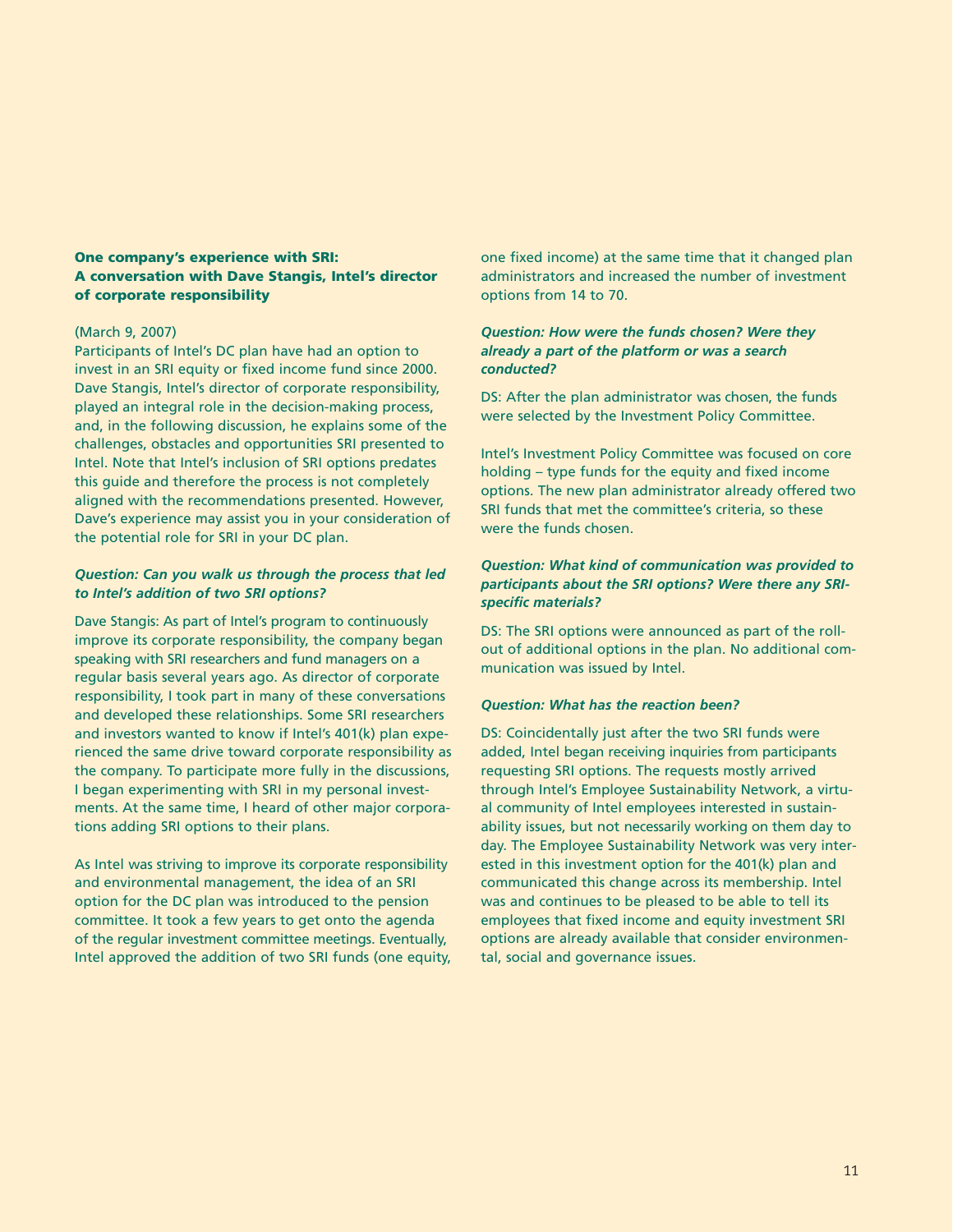

# **Compilation of resources**

For your reference, we have compiled in this section the website links mentioned in this guide, as well as other sites, some of which address the role of SRI and ESG in DC plan management.

# **Corporate initiatives and codes of conduct** Business for Social Responsibility (www.bsr.org) Carbon Disclosure Project (www.cdproject.net) CERES (www.ceres.org) Global Reporting Initiative (www.globalreporting.org) United Nations Global Compact (www.unglobalcompact.org) **DC plan administrator platforms specializing in SRI**

Social(k) (www.socialk.com)

#### **Investor initiatives and organizations**

Carbon Disclosure Project (www.cdproject.net) Council of Institutional Investors (www.cii.org) Enhanced Analytics Initiative (www.enhancedanalytics.com) Investor Environmental Health Network (www.iehn.org) Investor Network on Climate Risk (www.incr.com) United Nations' Principles for Responsible Investment (PRI) (www.unpri.org)

#### **SRI and fiduciary standards**

The Avon Letter (www.lens-library.com/info/dolavon.html)<sup>14</sup> The Calvert Letter (www.calvert.com/pdf/sri\_DOL\_Letter.pdf) The Freshfields Report (www.unepfi.org/fileadmin/documents/freshfields\_legal\_resp\_20051123.pdf)

#### **SRI educational sources**

Green Money Journal (www.greenmoneyjournal.com) Socialfunds.com (www.socialfunds.com) The Social Investment Forum (www.socialinvest.org)

#### **SRI indices**

Dow Jones Sustainability Indices (www.sustainability-index.com) FTSE4Good Indices (www.ftse4good.com) KLD Indices (www.kld.com)

#### **SRI performance sources**

SRIStudies.org (www.sristudies.org) United Nations Environment Program Finance Initiative Asset Management Working Group (www.unepfi.org/amwg)

<sup>14</sup> The Lens-Library is hosted by the Corporate Library, a leading resource of research and analysis on corporate governance issues (www.thecorporatelibrary.com).